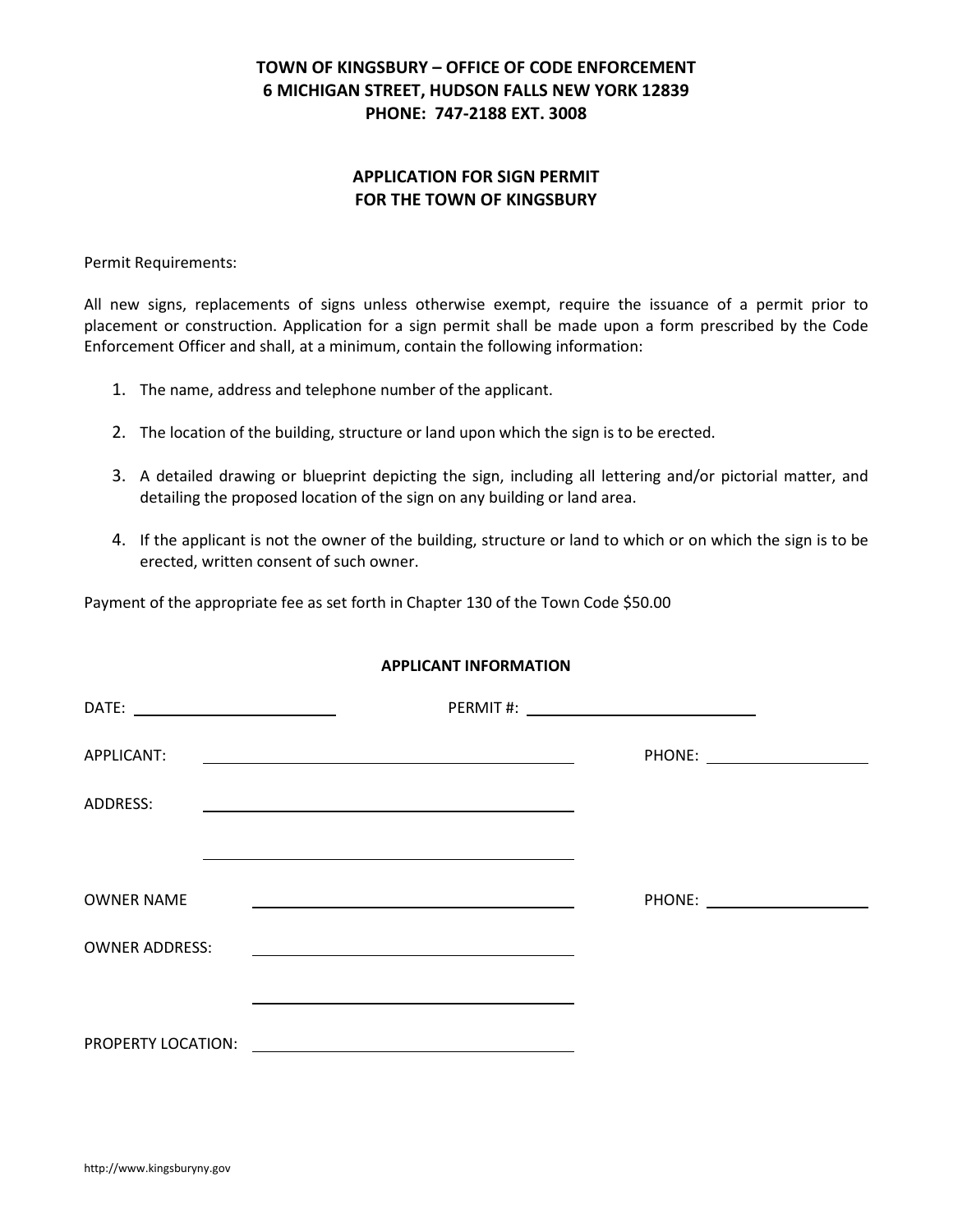| <b>FRUNE.</b> 747-4100 EAT. 5000                                                                                                 |                                                                                                                                   |  |
|----------------------------------------------------------------------------------------------------------------------------------|-----------------------------------------------------------------------------------------------------------------------------------|--|
|                                                                                                                                  | ZONE DISTRICT: _____________________                                                                                              |  |
| APPLICANT:<br><u> 1980 - Andrea Barbara, amerikan personal (h. 1980).</u>                                                        | PHONE:<br><u> Alexandro Alexandro Alexandro Alexandro Alexandro Alexandro Alexandro Alexandro Alexandro Alexandro Alexandro A</u> |  |
| ADDRESS:<br><u> 1989 - Johann Stein, marwolaethau a bhann an t-Amhair an t-Amhair an t-Amhair an t-Amhair an t-Amhair an t-A</u> |                                                                                                                                   |  |
|                                                                                                                                  |                                                                                                                                   |  |
|                                                                                                                                  |                                                                                                                                   |  |
| HEIGHT FROM GRADE: <u>_______________________________</u>                                                                        |                                                                                                                                   |  |
| <b>MATERIALS:</b>                                                                                                                | ILLUMINATED: ______________________                                                                                               |  |
| SETBACK FROM ROAD: <u>__________________________________</u>                                                                     |                                                                                                                                   |  |

# **ATTACH DRAWING**

IN CONSIDERATION OF THE GRANTING OF THE PERMIT REQUESTED, THE APPLICANT AGREES TO COMPLY WITH ALL APPLICABLE PROVISIONS OF THE CODE OF THE TOWN OF KINGSBURY AND THE NEW YORK STATE UNIFORM FIRE PREVENTION AND BUILDING CODES.

| DATE:             | APPLICANT SIGNATURE:       |  |
|-------------------|----------------------------|--|
|                   |                            |  |
|                   |                            |  |
| APPROVED:         | EXPIRES:                   |  |
| PLAN REVIEWED BY: | <b>CERTIFICATE ISSUED:</b> |  |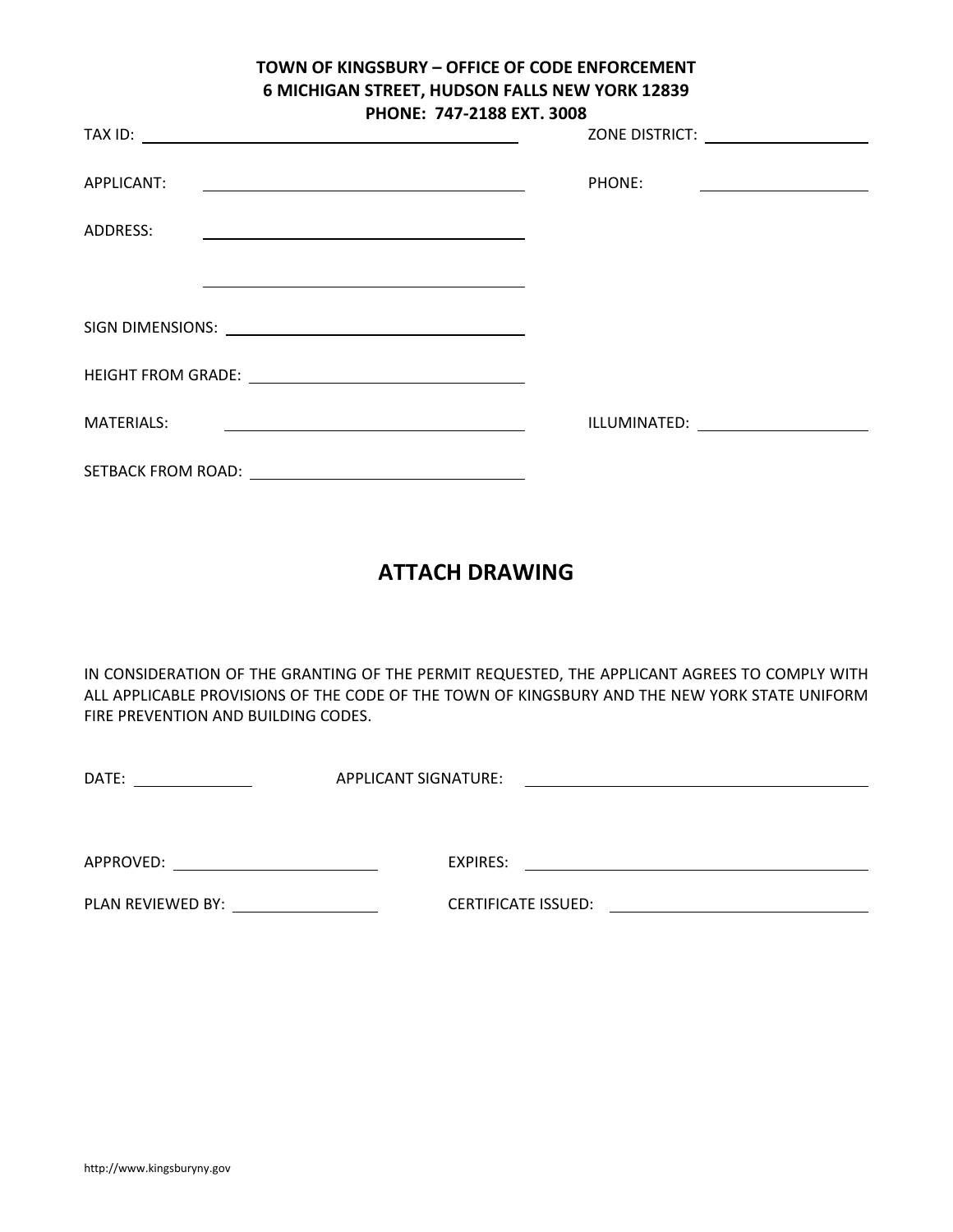### **Chapter 280. ZONING**

### **Article V. General Regulations**

[Amended 5-12-1986 by L.L. No. 1-1986; 4-13-1987]

Signs. Signs may be erected and maintained only when in compliance with the provisions of this article and any and all other ordinances and regulations relating to the erection, alteration or maintenance of signs and similar devices. Use permits shall be obtained from the Code Enforcement Officer except where the sign is part of an original site plan review that is subject to approval by the Planning Board. In that instance, the permit shall be obtained from the Planning Board as part of the site plan review.[Amended 12-28-1987 by L.L. No. 5-1987; 9-10-1990 by L.L. No. 4-1990]

- 1. All signs must be constructed of durable materials and shall be maintained in good condition and repair at all times.
- 2. In any district, a sign not exceeding two square feet in surface area is permitted which announces the name, address or professional or home occupation of the occupant of the premises on which said sign is located.
- 3. A bulletin board not exceeding 24 square feet is permitted in connection with any church, school or similar public structure. Said bulletin board shall use exterior lighting only.
- 4. A temporary real estate or construction sign, not exceeding 24 square feet, is permitted on the property being sold, leased or developed. Such sign shall be removed promptly when it has fulfilled its function.
- 5. A business sign shall be permitted in connection with any legal business or industry located on the same premises and meeting the following requirements:
	- a) Three signs are permitted with any legally established business, including those that are standing or attached to the building. *Editor's Note: Former Subsection D(5)(b), regarding the text on business signs, which immediately followed this subsection, was repealed 3-13-2000 by L.L. No. 4-2000.*
	- b) Signs on a building shall not extend above the roof or parapet of the building. The height of a freestanding sign shall not exceed 35 feet.[Amended 10-13-1992 by L.L. No. 4-1992; 3- 21-2005 by L.L. No. 1-2005]
	- c) Illuminated signs shall be shielded in such a way as to produce no glare, undue distraction, confusion or hazard to the surrounding area or to vehicular traffic. Illumination shall be properly focused upon or from within the sign itself.
	- d) Signs which are animated, flashing or with intermittent illumination are prohibited.
	- e) Signs shall not project over public right-of-way or property lines.
	- f) Maximum square footage of any sign shall be 120 square feet or a total of 300 square feet for the three signs.[Amended 10-13-1992 by L.L. No. 4-1992; 3-21-2005 by L.L. No. 1-2005]